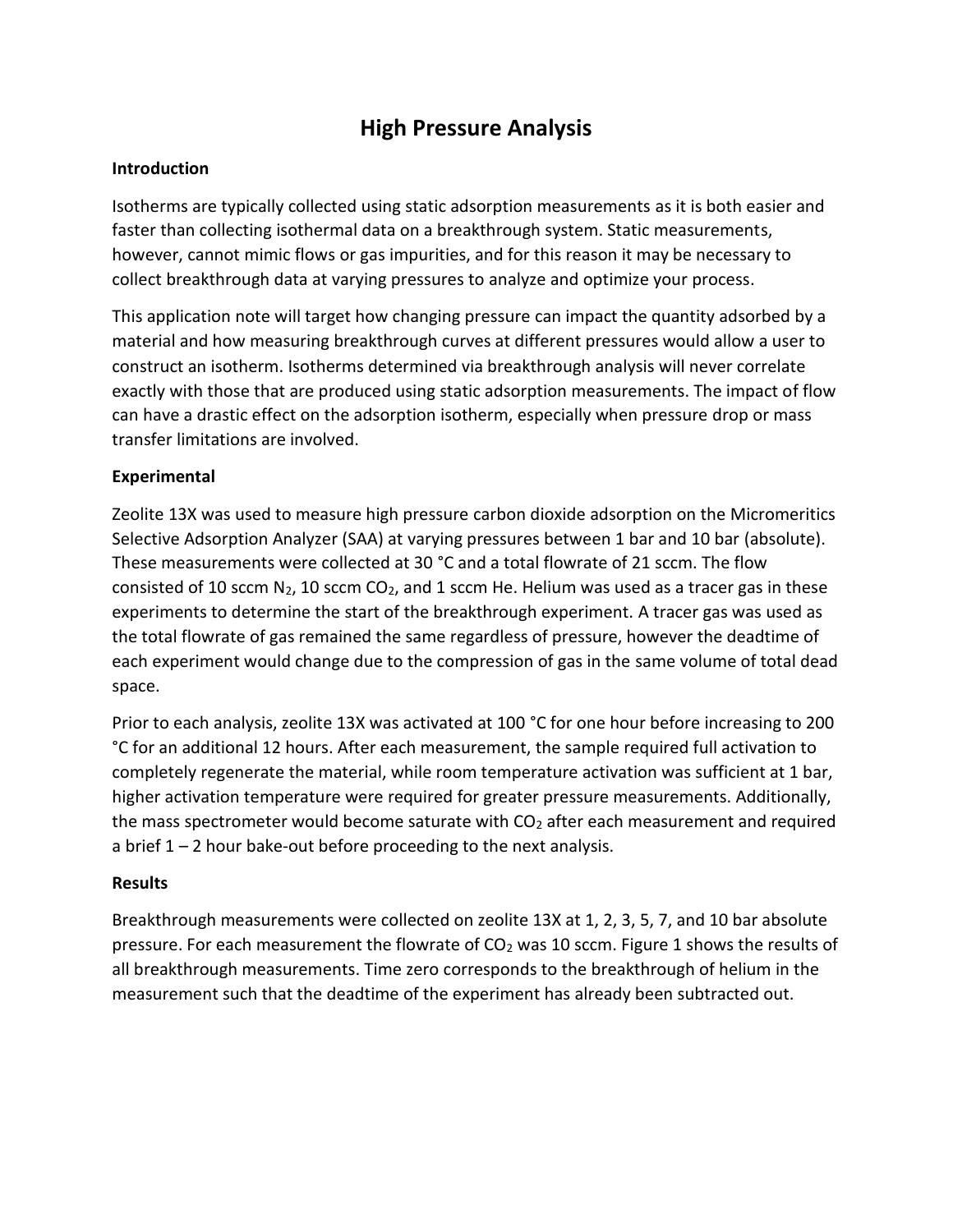



All the zeolite 13X breakthrough curves show sharp peaks signifying that there are little to no mass transfer limitations. This behavior is expected as zeolite 13X has shown excellent capabilities to adsorb  $CO<sub>2</sub>$  and the pore window is much larger than the kinetic diameter of  $CO<sub>2</sub>$ . Additionally, no pressure drop was observed in the system, this was also expected as zeolite 13X was analyzed as-is in its pelletized form. Figure 2 below shows the isotherm that is generated when solving the breakthrough equation and plotting the total quantity adsorbed for each breakthrough measurement. Table 1 also displays the quantities adsorbed at each pressure.

| Pressure (bar) | $CO2$ Adsorbed (mmol/g) |
|----------------|-------------------------|
|                | 3.00                    |
|                | 4.04                    |
| 3              | 6.11                    |
|                | 8.99                    |
|                | 11.93                   |
| 10             | 15.17                   |

Table 1. CO2 adsorbed via breakthrough measurements from 1 to 10 bar